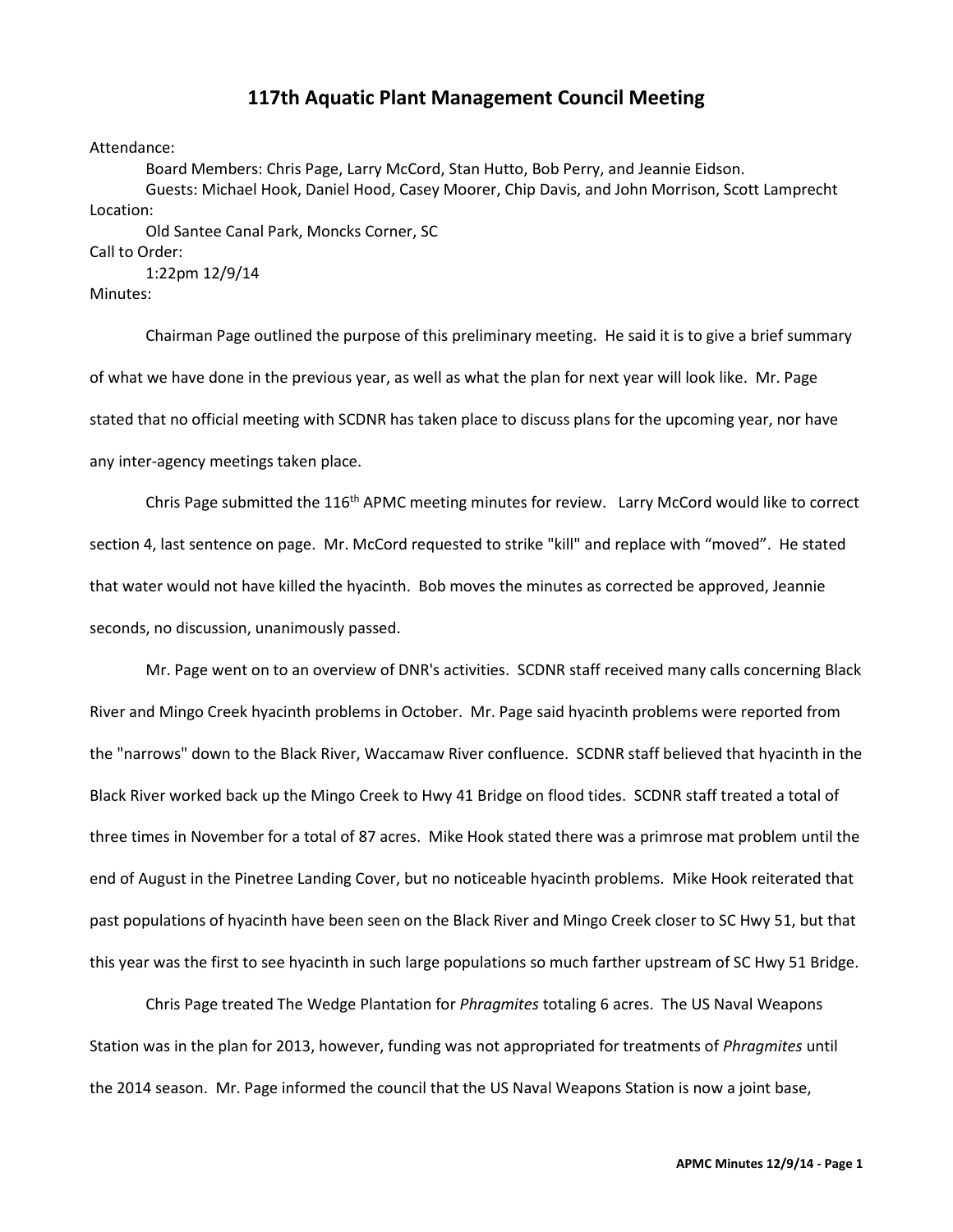shared by US Air Force and US Naval, and that has complicated the paperwork process. Mr. Page stated that SCDNR staff appreciated the opportunity to treat problem areas of Phragmites on the edge of Charleston Harbor within the US Naval Weapons Station utilizing their allocated funding.

Wood stork rookeries. Mr. Page gave Mike Hook the floor to discuss treatments within Wood Stork rookeries. Mr. Hook stated for the last 3 years wood stork ponds have been treated in order to improve habitat. Mr. Hook and SCDNR's wading bird biologist, Christy Hand, developed strategies to improve habitat using aquatic herbicides within the rookeries. Mr. Hook outlines difficulties with timing for treatment of ponds due to wading bird nesting, and the need to treat vegetation mats to prevent predation of wading bird eggs. Mr. Hook stated that, slowly, over the last 3 years SCDNR staff has seen water opening up and an overall reduction of the target species. Mike outlines difficulties with timing of treatment, especially with floating mats in the early season. Mr. Hook also discussed the reduction of efficacy seen using herbicides, due to treatment timing. Mr. Hook outlined SCDNR's thoughts on future experimental treatments of rookeries to increase efficacy. Mr. Hook and Miss Hand have received positive reviews and have been asked to outline how they are accomplishing their goals by other wading bird biologists outside of SCDNR. Mr. Page outlined how the nature conservancy has assisted with funding on the wood stork projects. Mr. McCord asked whether SCDNR staff has used the aquatic herbicide Habitat<sup>R</sup>. Mr. Page answered Mr. McCord stating we have used it and seen good results, but that timing is the issue with the use of most of the herbicides used to treat the rookeries. Mr. Hook stated that some type of slow release pellet containing Imazapyr could be a valuable tool for early treatment of weed mats, but no such product exists. Mr. McCord questioned how wading birds respond when heavily vegetated rookeries which were abandoned are reopened using herbicide treatments. Mr. Page stated that even if the birds leave, SCDNR staff has evidence to show they will come back if the habitat is opened back up. Mr. Page stated that as SCDNR staff gains more experience with the rookeries, they have begun to see better results. Mrs. Eidson questioned if we hit our 30 percent mark for efficacy. Mr. Hook answered "yes", but it can be difficult to quantify. Mr. McCord and Mr. Hook discussed why 30 percent efficacy can be considered effective when it comes to seeing an increase in wood storks.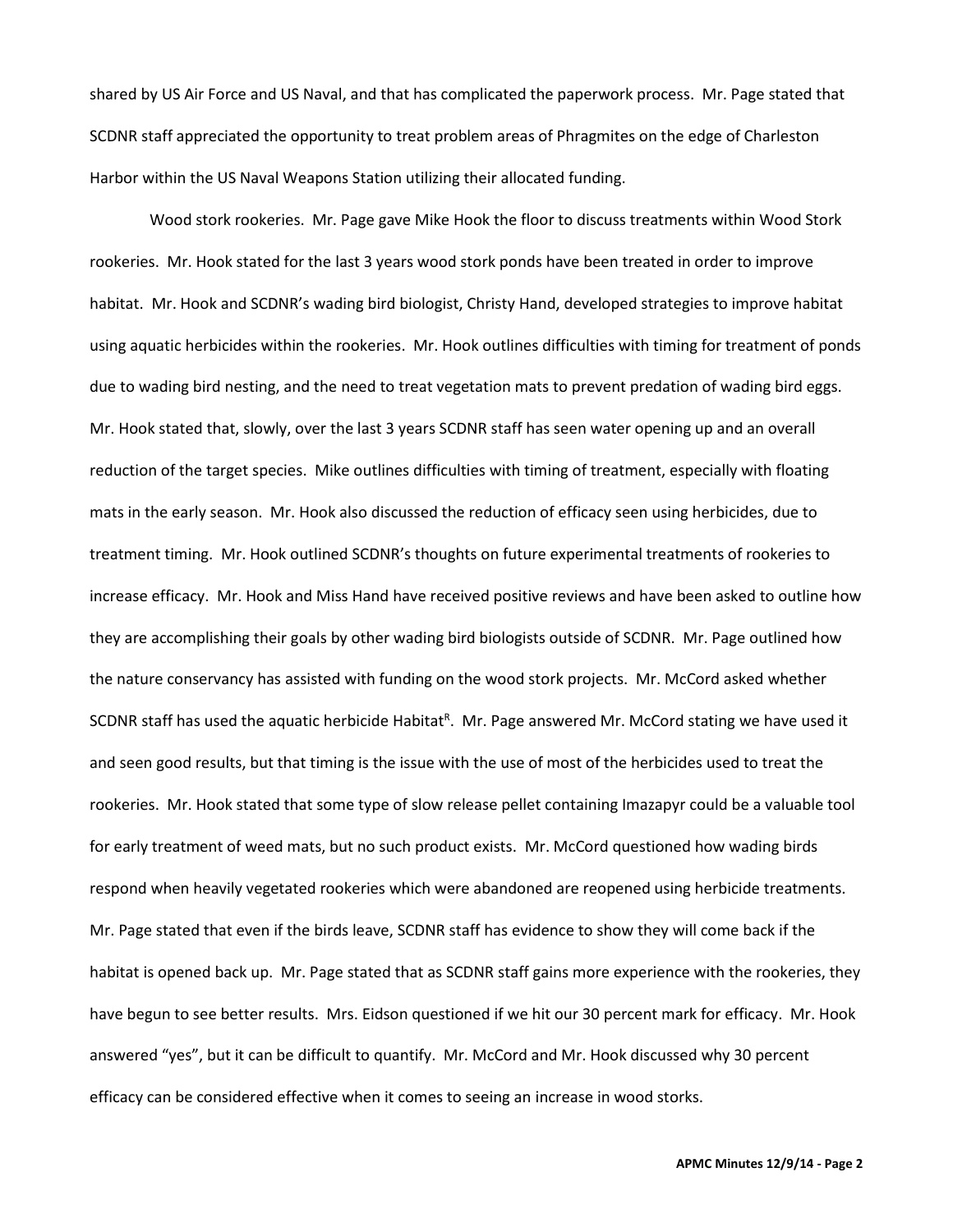Mr. Page discussed that Carp released into Monticello Recreation Lake seem to have controlled the *Hydrilla* issue that was present. Mr. Page stated, SCDNR will continue to monitor the hydrilla.

Chris discussed the reoccurrence of Giant Salvinia on a golf course in Bluffton, SC. The golf course and home owners association provided treatment for the infestation, and DNR also provided one Galleon treatment. Mr. Page stated that no known nursery was found. Mr. Page discussed that this is the third occurrence of *Salvinia molesta* in SC. The first two occurrences were eradicated. Mr. Page discussed the importance of eradicating this population of *Salvinia molesta*. Mr. Page stated that SCDNR staff will continue to revisit the site to insure that the contractor follows through with the eradication. Mr. McCord restates the importance of eradication of this population due to the ease of transport of the plant by many human and natural carriers. Mrs. Eidson asked about first two occurrences of *Salvinia* in South Carolina. Chris stated the first occurred in Colleton County in 1995, and came in with decorative fish in the spore form. This was the first occurrence of Salvinia in the U.S. Mr. Page stated that it was treated with Diquat and Sonar<sup>R</sup>. Mr. Page discussed the second occurrence was in Hampton County at Delta Plantation around 2005. In the second instance the land owner flushed the system with salt water while the upper end was treated with herbicides. Mr. Page discussed the benefits of new herbicides for treating Giant Salvinia. New time released products, smaller or diluted products with less total cost per container.

Mr. Page: SCDNR also treated Goose Creek Reservoir, Back River Reservoir, and several SCDNR owned WMA's. Mr. Page stated SCDNR plant management funding is still good, and still provided by a small percentage of gas tax funds. Mr. Page discussed the fact that the Trust Fund was not used at all during 2014. Mr. Page is attempting to place money into the Trust Fund in order to have a backup plan in case Water Recreation funds faultier. Mr. Perry asked about payment schedule for The Wedge Plantation treatment. Mr. Page stated that he had not sent invoice as of yet. The total work on The Wedge Plantation came to \$705. Mr. Perry mentioned positive feedback received concerning The Wedge Plantation. Mr. Page discussed 500 acres of aerial herbicide treatment was carried out at Santee Coastal, 80 acres of aerial treatment at Yawkee WMA, and 10 acres of aerial treatment at Bonneau Ferry WMA. Mr. Perry mentions seeing *Phragmites* on The Cape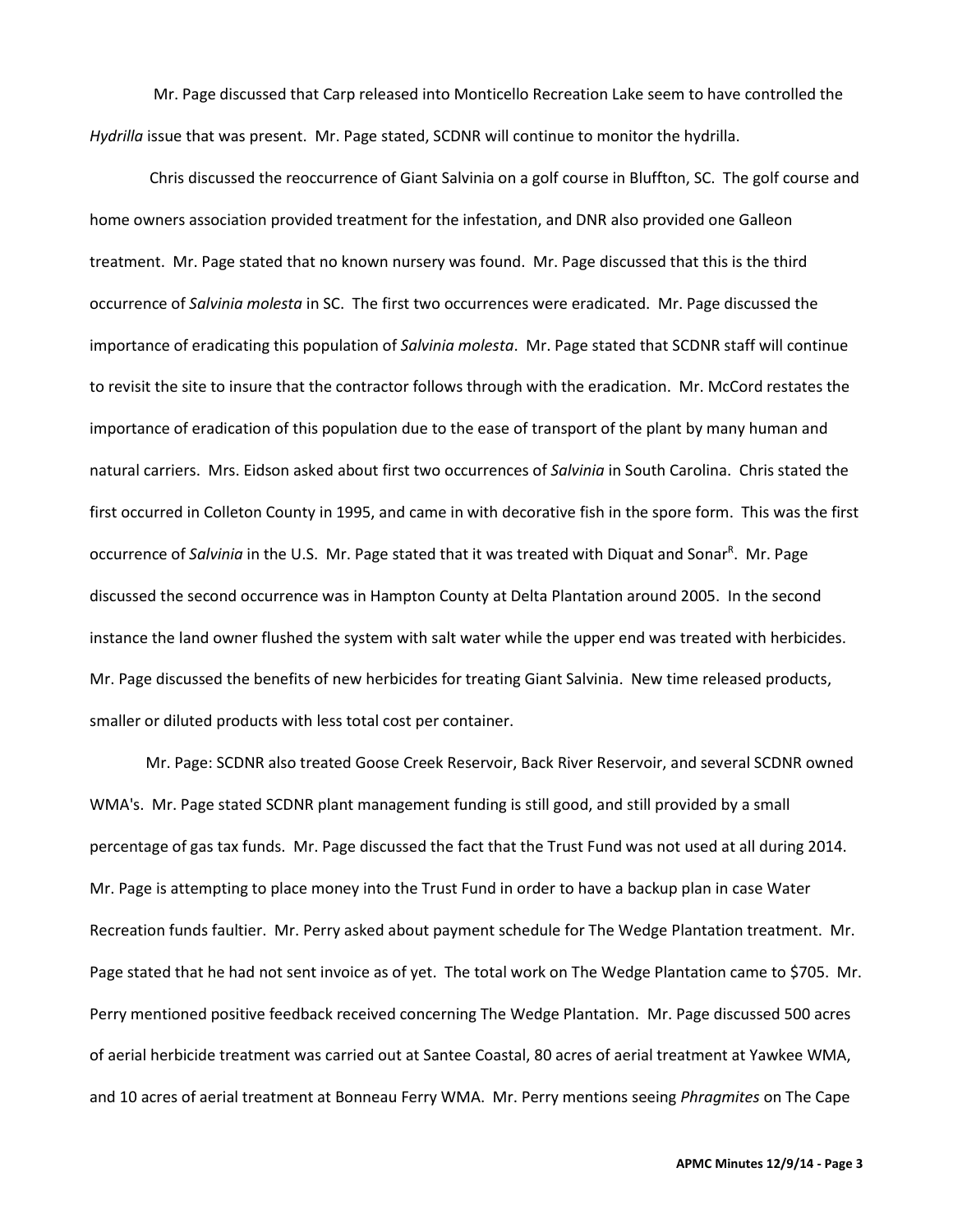and The Main Land at Santee Coastal. Mr. Page discussed need for Santee Coastal to use their Marsh Master or Argo to spray smaller patches in addition to our aerial treatments. Mr. Perry and Mr. McCord discussed draining the Santee Coastal impoundments to allow salt flats to oxidize in the spring and allow for treatment of plants within the footprint of the Marsh Master or Argo.

 Mr. Page mentioned that SCDNR is waiting to see if Thurmond will take action on *Hydrilla*. Mr. McCord discusses a new push from the Eagle Protection Act to force Corp. of Engineer action on *Hydrilla* or face fines. A manager from Florida was brought in to suggest treatment measures for *Hydrilla* with Corp. of Engineer staff. Mr. McCord discussed that Thurmond seems to be isolated and unique in terms of Corp. of Engineer owned Lakes that have not treated *Hydrilla*. Mr. Page discussed a public survey amongst different usage groups on Lake Thurmond which showed an overwhelming want for treatment of *Hydrilla*. Mr. Page discussed how the survey indicated that joint efforts to educate the public on invasive species are showing a positive effect. Mrs. Eidson asked if the Corp. is still trying to determine what action to take regarding the *Hydrilla*. Mr. Perry answered, stating he believes there is a break in action between managers and the engineers. Mr. McCord stated his belief that a *Hydrilla* issue on any of the other Lakes in South Carolina would have resulted in much more negative press than Lake Thurmond has received. Mrs. Eidson suggested that Legislators should be made aware of the situation to encourage action on Lake Thurmond. Mr. Page suggested that not only South Carolina Legislators but also Federal Legislators should be given information on the situation at Lake Thurmond.

Mr. Page brought the Lake Hartwell fish kill, which occurred in 2014, to the table. In 2014 a treatment of herbicide by a private applicator, under recommendations by Dr. John Rodgers at Clemson University, caused a fish kill. Mr. Page discussed that the treatment was applied to address algae, which were causing taste and odor issues with a drinking water supply. SCDNR was not involved in the treatment. Dr. John Rogers contacted a consulting firm in GA for recommendations on treatment of the algae. An applicator out of Alabama applied a lower water column treatment of herbicide to treat an upper water column dwelling algae under Dr. Rodger's recommendations. Mr. Page stated the applicator showed reservation to applying the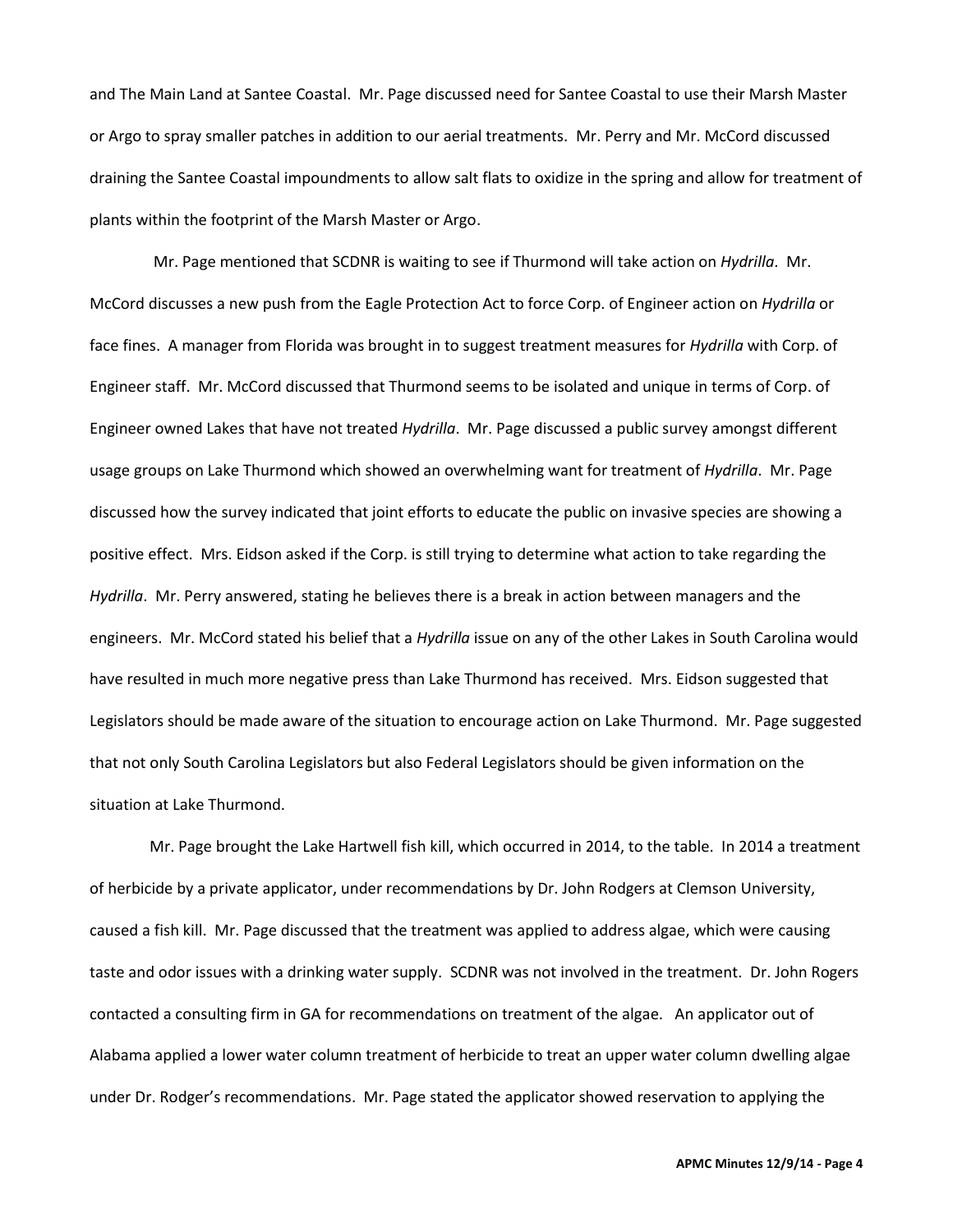herbicides by Dr. Rodger's suggested rate and methods, but proceeded with the treatment as instructed. Mr. Page concluded the fish kill was a minor incident, but still attracted bad publicity.

Santee Cooper:

Chip Davis reported that a total of 5,485 acres were treated on Santee Cooper Lakes. The total treatment costs amounted to approximately \$1,850,000. Mr. Davis stated that the majority of the treatment acreage was dedicated to Crest Floating Heart (CFH) and Water Hyacinth. Santee Cooper did not have as large of a problem as in 2013 with Hyacinth. Hyacinth became an issue later in the season. 2090 acres in the last month for Hyacinth and CFH. Mr. Davis reported that most of the treatments were located near subdivisions or other "high use" areas of the Lakes. There was no noticeable growth of *Hydrilla* to warrant herbicide treatment. Mr. Davis asked Mr. Page if Potato Creek WMA was treated. Mr. Page replied that Potato Creek WMA was treated for *Hydrilla*. Mr. Davis reported that trees still making treatment of CFH and Hyacinth difficult. The use of Clearcast<sup>R</sup> and Glyphosate<sup>R</sup> in spring and summer, and Clearcast<sup>R</sup>+Clipper<sup>R</sup> in the fall for CFH. Mr. Davis reports that Santee Cooper staff saw good results with the Clearcast<sup>R</sup>+Clipper<sup>R</sup> treatments and will check back in the spring to survey long term efficacy. Mr. McCord told of how the CFH continues to move into the upper swamp, which will create a problem for treatment within the trees by helicopter or airboat. Mr. McCord discusses the importance of systemic action for long term control of CFH. Mr. Davis noted good application results from airboat applications using Endothall, but despite North Carolina State Universities' success treating test plots with Hydrothol 191<sup>R</sup>, Santee Cooper views the potential for fish kills and others issues too high for large scale foliar application. Mr. McCord reiterates Mr. Davis' comment that handling of Hydrothol 191<sup>R</sup> can be very dangerous.

Mr. McCord stated that large scale aerial surveys were not done in the last 2 years, but boat surveys have shown a tremendous reduction in *Hydrilla* populations. Mr. McCord attributes the noticed reduction in *Hydrilla* to Grass Carp as well as high turbidity levels in recent years. Mr. McCord notes that *Hydrilla* is still present in areas where is historically flourished, but that its re-growth is sparse. Mr. McCord state he believes that grass carp are continuing to control *Hydrilla*. Santee Cooper staff have noticed populations of *Vallisneria*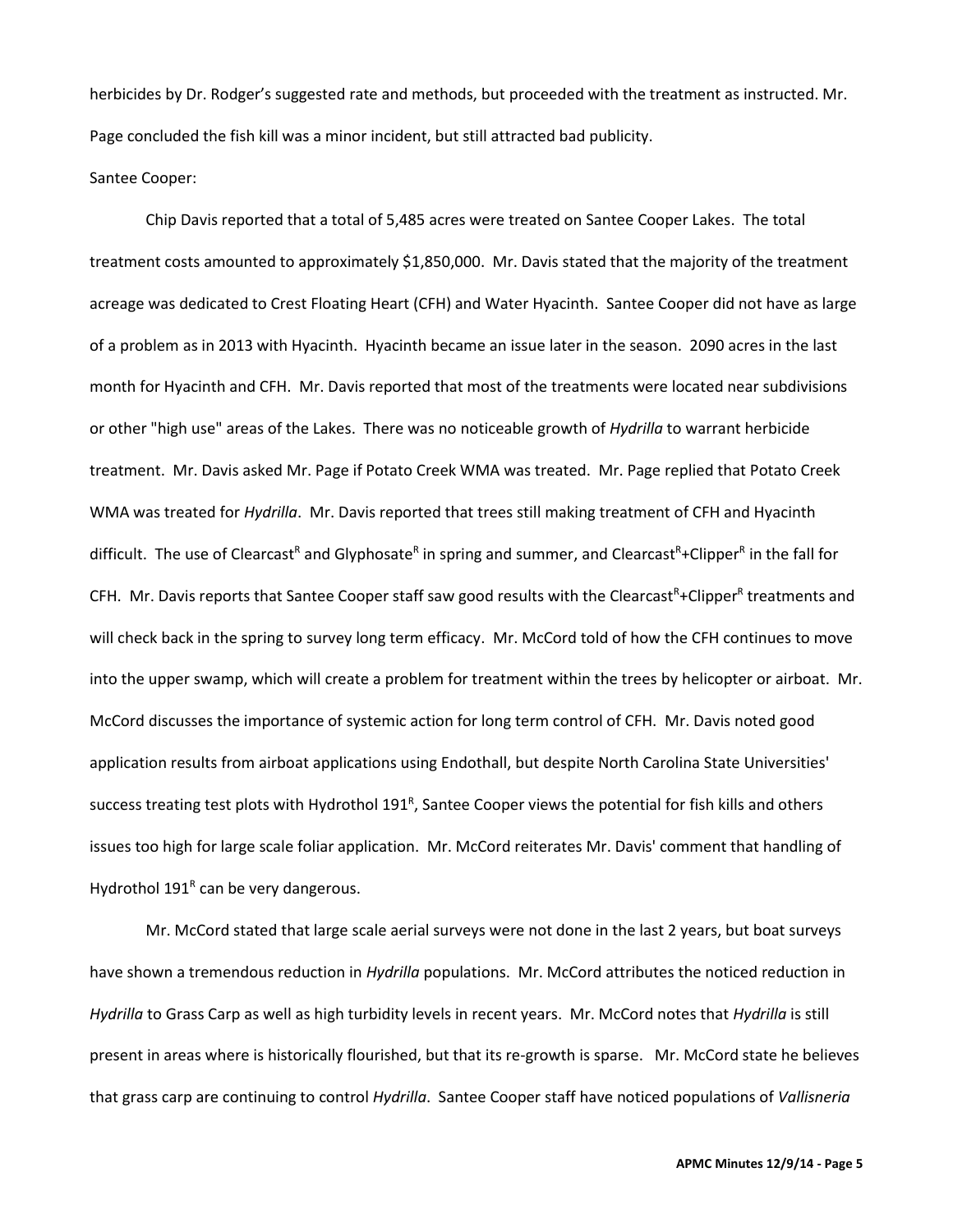making resurgence, but that population acreage numbers are not as large as they would like achieve. Mr. McCord mentioned that he believes turbidity levels in previous years also effected *Vallisneria* population acreages. Mr. McCord mentioned that the acreages of Vallisneria would most likely enter the discussion concerning grass carp stocking on the Santee Cooper Lakes. Mr. Page mentioned that SCDNR staff treated Potato Creek, Santee Cooper WMA's (Orangeburg), and Sandy Beach WMA. Mr. Page asked Santee Cooper Staff about flows effecting efficacy of treatment for CFH. Mr. McCord discussed that several herbicides have been used on CFH, and that several different parameters can affect efficacy. A brief discussion of aquatic herbicide use, as well as, new product combinations was carried out by Mr. Page, Mr. McCord, and Mr. Davis.

Mr. Page called for questions on the 2014 year summary. No questions were brought before the board. Mr. McCord discussed SePro Corporations' experimental work on CFH, and his hopes that continued research will result in an herbicide combination with high efficacy. Chris discusses that he has passed along SCDNR's list of recommended species to be added to the South Carolina Illegal Plants List. These included CFH, Giant Salvinia, and other "high profile" species.

## Mr. Page: 2015 proposals.

Mr. Page stated that SCDNR's chemical recommendations have stayed the same for 2015, and that total numbers will be represented in the 2015 annual plan. Mr. Lamprecht asked Mr. McCord what amount of acreage the Santee Cooper surveys showed. Mr. McCord responded that a boat survey conducted by Santee Cooper staff will be used to compile a map showing areas where *Hydrilla* is present, but that they do not know what total acreage exists. Mr. McCord stated that he believed there is very little *Hydrilla* in the Santee Cooper Lakes in terms of acreage, but that there is still *Hydrilla* in areas where is has been seen historically. Mr. McCord emphasized that Hydrilla must be monitored and maintained to ensure that there are no increases in the population. Mr. McCord stated Santee Cooper would like to make recommendations for stocking of grass carp. 2011 and 2012 were the large stocking years, due to a significant increase in the Santee Cooper *Hydrilla* population. 2014 had no stocking, and based on a 32 percent mortality rate, Santee Cooper staff estimates a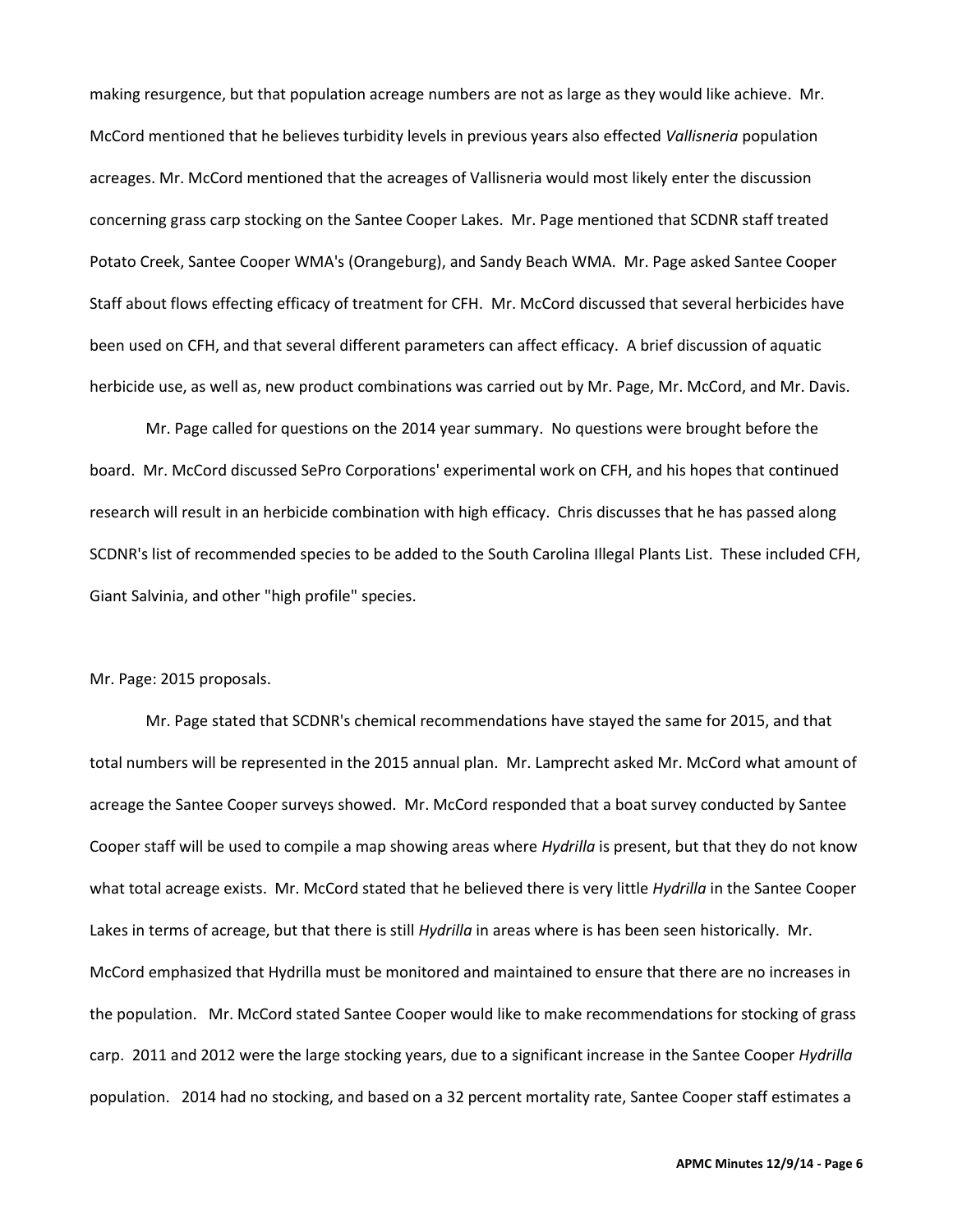population of 92,000 grass carp in the system. Mr. McCord recommended that maintenance stocking protocol be implemented for the 2015 season, both for *Hydrilla* control as well as year class maintenance. Mr. McCord suggested that 1 fish per 8 surface acres or approximately 20k fish be stocked in the 2015 year. Grass carp will be stocked to slow the reduction of grass carp population, as well as, control current *Hydrilla* populations and allow for continued increase in the native vegetation populations. Mr. McCord indicated that *Hydrilla* is not flourishing but is still present throughout the Santee Cooper Lakes. Mr. McCord reiterated the importance of maintaining consistent year classes in the grass carp population so that a sudden decline in the grass carp population does not result in the need to stock large numbers of grass carp as in past years. Mr. McCord reminded the board that Santee Cooper will have no cost share for purchasing grass carp and would not like to find themselves in need of a large scale stocking once again. Mr. McCord mentioned that Santee Cooper plans to continually reduce the number of grass carp stocked each year, as long as Hydrilla populations remain contained, but does not wish to skip stocking of another year class. Mr. Page explained to the board that even the 20,000 proposed grass carp for 2015 will reduce the total population by approximately 10,000 fish based on a 32 percent mortality rate. Mr. McCord stated that 32% mortality rate will also affect the 20,000 fish that are stocked in 2015, so the actual population in 2016 will most likely be lower than 82,000 carp. Mr. McCord stated that within 4 years, approximately 20,000 fish per year will maintain the population Santee Cooper wishes to see for *Hydrilla* control. Mr. Page informed the board that the proposed 2015 stocking will return population levels back to levels seen in 1999-2000. Mr. Page stated that when the estimated grass carp population dropped to around 10,000, *Hydrilla* re-growth in the Santee Cooper Lakes was noted. This occurred around 2005-2006. Mr. Page makes the point that older carp do not consume as much biomass, which is another reason to maintain younger year classes.

Mrs. Eidson asked about the status of native vegetation populations. Mr. McCord stated that native plants, in terms of submersed native plant populations, have been reduced significantly in recent years. Mr. McCord attributes this population reduction to high water levels and turbidity. Mr. McCord pointed out that *Vallisneria* in particular is very susceptible to high turbidity. Mr. McCord stated that some herbivory could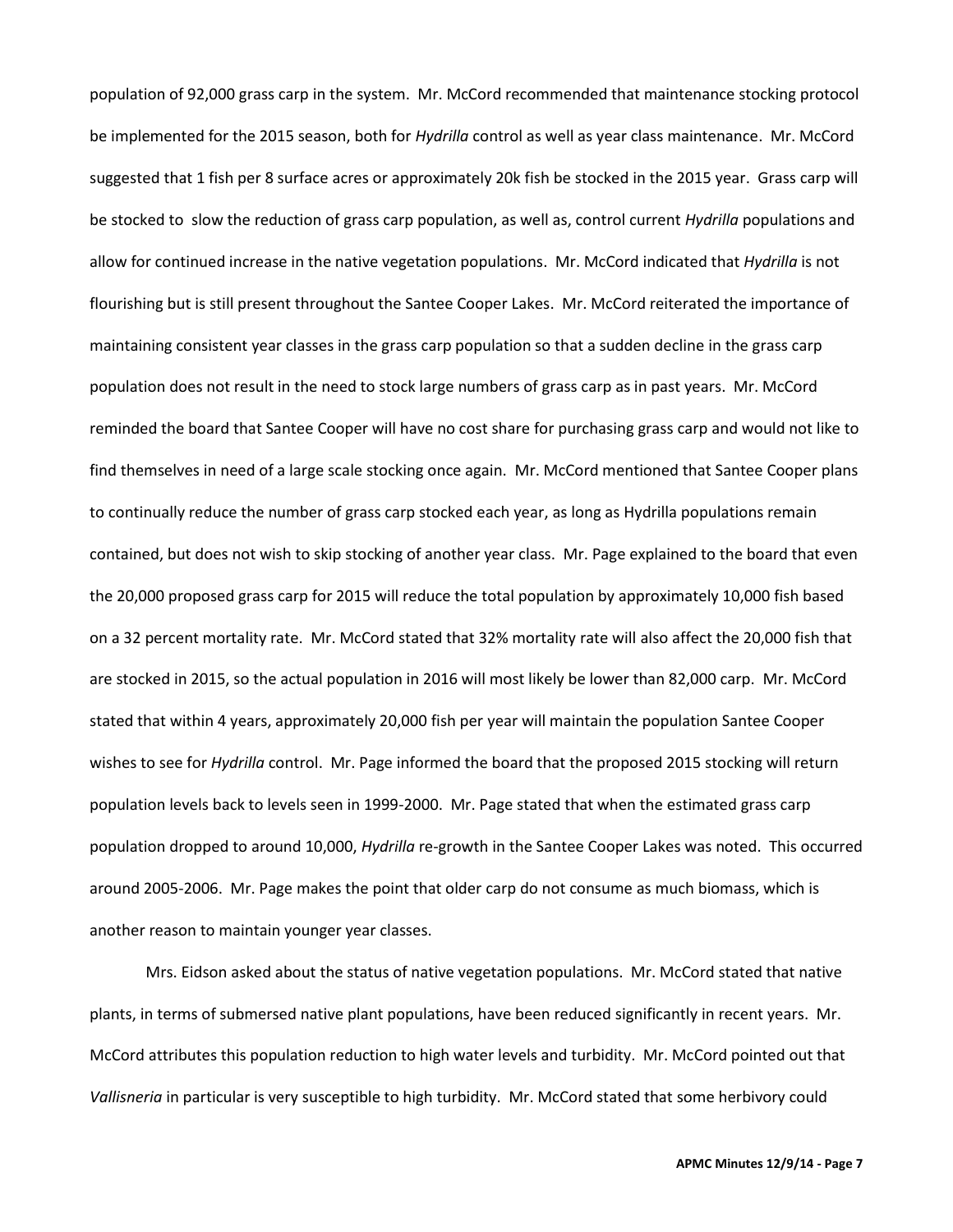have affected *Vallisneria*, but that he believes this effect negligible based on past experience and observation. Mr. McCord commented on the difficulty to accurately survey submersed vegetation populations due to water surface cover by CFH. Weed rake surveys were also negatively affected by CFH biomass. Mr. McCord stated that CFH is probably the largest treat to native submersed vegetation, due to its propensity to cover the water surface, obstructing light from penetrating the water column. Mr. Davis discussed the impacts of CFH on dissolved oxygen levels, stating that areas with CFH surface covered often showed dissolved oxygen levels near zero. Mr. Page mentioned that some areas where *Vallisneria* populations were outcompeted by *Hydrilla* had reverted back to a biome dominated by *Vallisneria*. Mr. McCord stated that Santee Cooper Staff plans to transplant *Vallisneria*, as they have in the past, in order to assist its spread throughout the Lakes. Mr. McCord stated he expects to also see a natural rebound of *Vallisneria,* based on their surveys of juvenile rooted plants and floating plants with the ability to re-root.

Mr. Page discussed the dynamics of a grass carp population curve, and the importance of maintenance stocking with regards to maintaining a gradual, controlled reduction of the total population. Mr. Page and Mr. McCord also discussed the cost effectiveness of a gradual population decrease through maintenance stocking. Mrs. Eidson addressed the board to state that she did not feel that anyone on the board was opposed to the idea of maintenance stocking of grass carp, but that past stocking protocol was ceased because the *Hydrilla* in the Santee Cooper Lakes was eliminated, "we stopped because we cleared the place out." Mr. McCord stated that at no point in time after the initial stocking of grass carp in the Santee Cooper Lakes was there zero *Hydrilla* present. Mr. McCord offered Santee Cooper's data in order to reinforce his statement. Mr. McCord stressed that the *Hydrilla* population was significantly reduced, but not eliminated. Mrs. Eidson stated that she believed the historical cessation of stocking was a mistake and that the board should not make such a mistake again. Mr. McCord also attributed the close of the Santee Cooper fish hatchery, which could have reduced stocking costs, to the past cessation of stocking. He stated that past stocking cessation was based on "internal and public pressure" as well as the presumed elimination of *Hydrilla* in the Santee Cooper Lakes. Mrs. Eidson stated that she "begs to differ" in regards to the reasons for cessation of grass carp stocking. Mrs. Eidson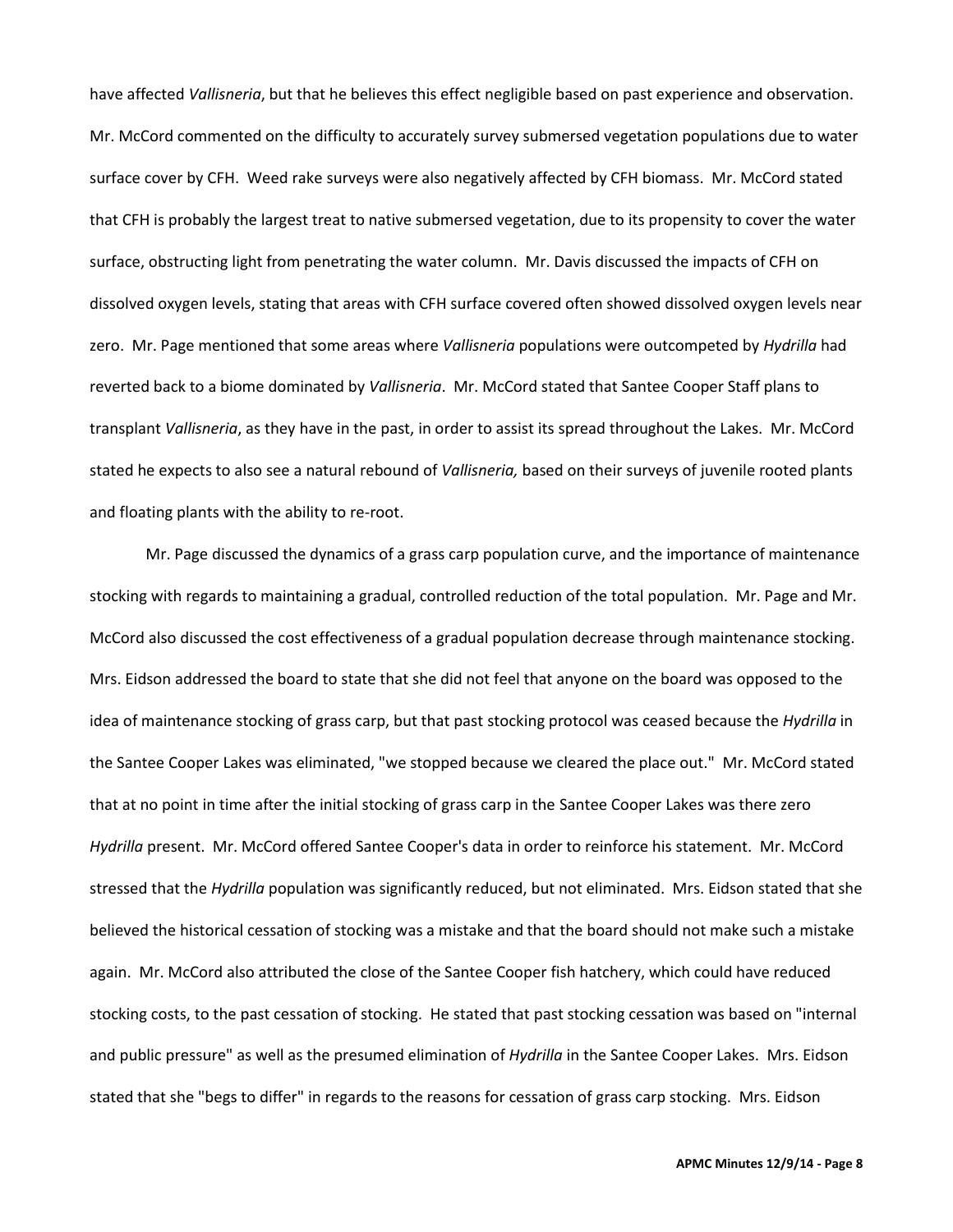reiterated that the board was most certainly in favor of maintenance stocking at the point in time. Mr. Page stated that knowledge is gained from past experiences, and that several unpredictable environmental factors, such as turbidity, can also play a part in the total number of recommended grass carp. Mrs. Eidson expressed her condolences to Santee Cooper for feeling the need to close their hatchery, but that she did not believe that decision should be blamed on the public. Mr. McCord shared that he did not blame the decision to close the hatchery on the public but rather on the Aquatic Plant Management Council for making the decision to cease grass carp stocking. Mrs. Eidson expressed that she did not believe blame should be placed on the Council. Mr. McCord expressed that the reason the hatchery was built was to follow maintenance stocking protocol, which the Council then disbanded, so therefore the Council was directly responsible for the closure of the Santee Cooper hatchery. Mrs. Eidson stated that the council had made decisions to "over stock" and that Mr. McCord was a party to that decision. Mr. McCord disagreed with Mrs. Eidson's statement. Mr. Page interjected into the conversation so that current business could proceed.

Mr. Perry made the call for resource considerations. Mr. Perry called on Mr. Lamprecht to address the board on fish population status and recruitment status on the Santee Cooper Lakes. Mr. Lamprecht stated that constituents he has contact with have expressed their approval of the status of the largemouth bass populations in the Santee Cooper Lakes. Mr. Lamprecht stated that he would like to share his opinion towards grass carp stocking on the Santee Cooper Lakes. He stated that he was an advocate for maintenance stocking, even if it means erring on the high side of maintenance levels, but that he believes no negative effects would come from not stocking in 2015. Mr. Lamprecht expressed that he would like to suggest a lower stocking rate for 2015, based on his "artistic opinion, not a calculated scientific approach." Mr. Lamprecht stated that he understands the importance of year class maintenance, but that he sees an excess of herbivory on the Santee Cooper Lakes based on locations where grass carp have been gill netted. Mr. Lamprecht expressed that he would like to have SCDNR staff assess the condition of grass carp in the Santee Cooper Lakes and use the information as an indication of submersed vegetation availability. Mr. Lamprecht acknowledged that he would be in favor of allowing a potential of 20,000 grass carp to be stocked, but that he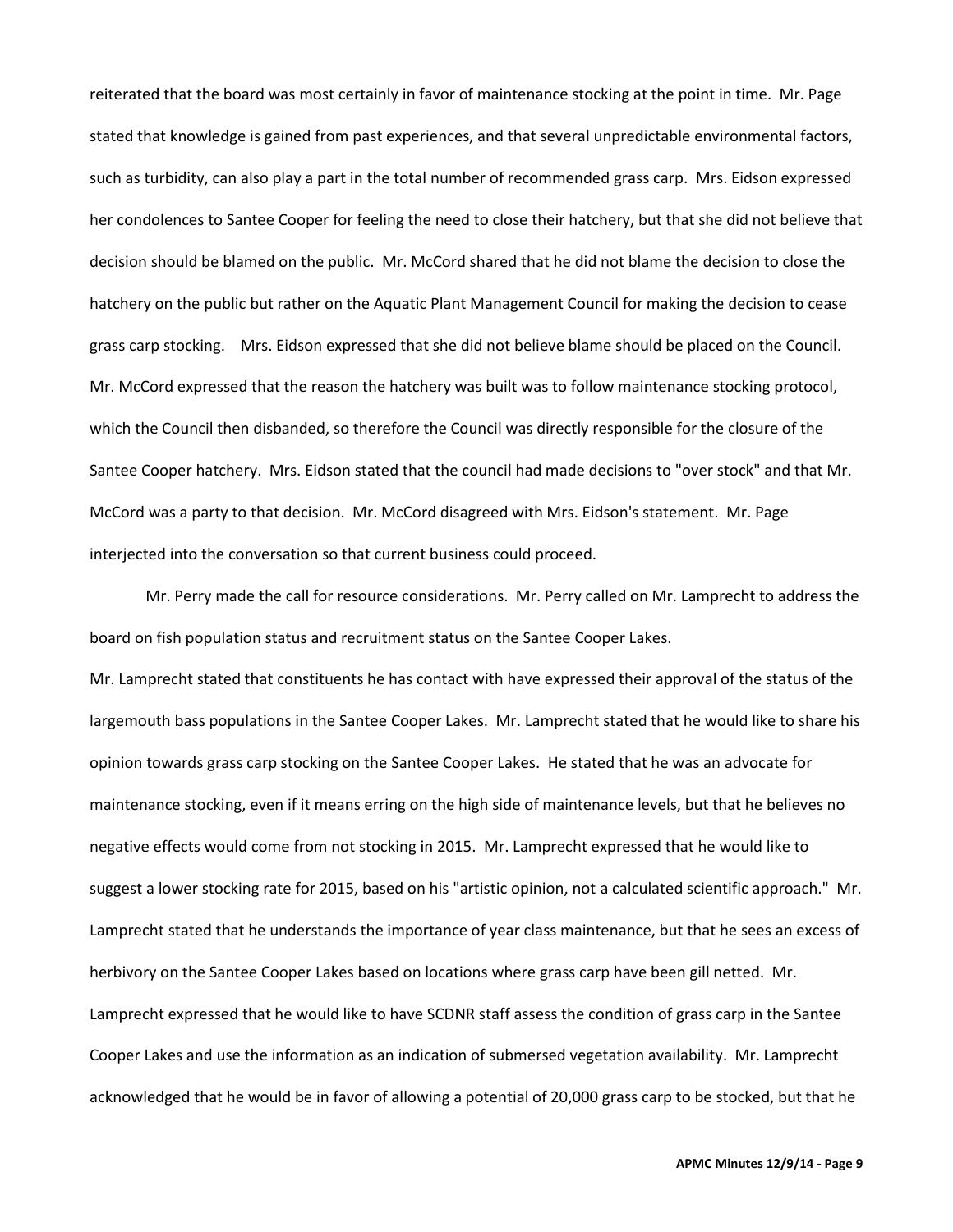would like to assess carp condition before a final stock number is decided upon. Mr. McCord asked Mr. Lamprecht exactly what he means by "excess herbivory" and how he would qualify his statement. Mr. Lamprecht replied that the maintenance level of grass carp is one carp per eight acres, but that our current projected population is five times that level. Mr. McCord expressed that Mr. Lamprecht's statement of the presence of too many carp was only grounds for potential excess herbivory. Mr. McCord requested that Mr. Lamprecht develop a means of classifying and quantifying "excess herbivory" so that assumptions can be eliminated. Mr. McCord states that he has no data to show that there is no excess herbivory occurring, but that statements that excess herbivory is occurring should not be made on assumption alone. Mr. Perry asked Mr. Lamprecht and Mr. McCord how difficult it would be to trap some grass carp and have them examined. Mr. McCord answered that capturing and examining grass carp is most definitely feasible. Mr. McCord requested Mr. Morrison's input on the status and potential for study of Santee Cooper grass carp. Mr. Morrison stated that turbidity in recent years has had a huge impact on the submersed aquatic vegetation (SAV) populations, and that reductions in SAV cannot be blamed on grass carp alone. Mr. Lamprecht agrees that without the turbid conditions seen in the past two years, populations of SAV could have been more than enough to increase or maintain the fitness of grass carp in the Santee Cooper Lakes. Mr. Lamprecht stated that with the current population of Hydrilla at the level it is, he does not believe that stocking may be necessary for 2015 or 2016. Mr. McCord responded that he was not nearly as confident that stocking is not necessary as Mr. Lamprecht. Mr. McCord reminded the board that Santee Cooper cannot afford to stock a huge amount of grass carp again if *Hydrilla* does rebound as a result of not stocking carp in 2015-2016. Mr. McCord informed the board that all fiscal responsibility for *Hydrilla* control on the Santee Cooper lakes falls upon Santee Cooper alone. Mr. McCord stated that all current data indicates the fish populations and native SAV are doing well. Mr. McCord suggested that current decisions should be based on current data rather than opinion. Mr. McCord reiterated that he would like to not skip several consecutive stocking year classes. Mr. McCord stated that due to the growth rate of *Hydrilla*, once the carp population drops below control numbers *Hydrilla* can quickly take over the SAV ecosystem. Mrs. Eidson stated that if the board decides to commit to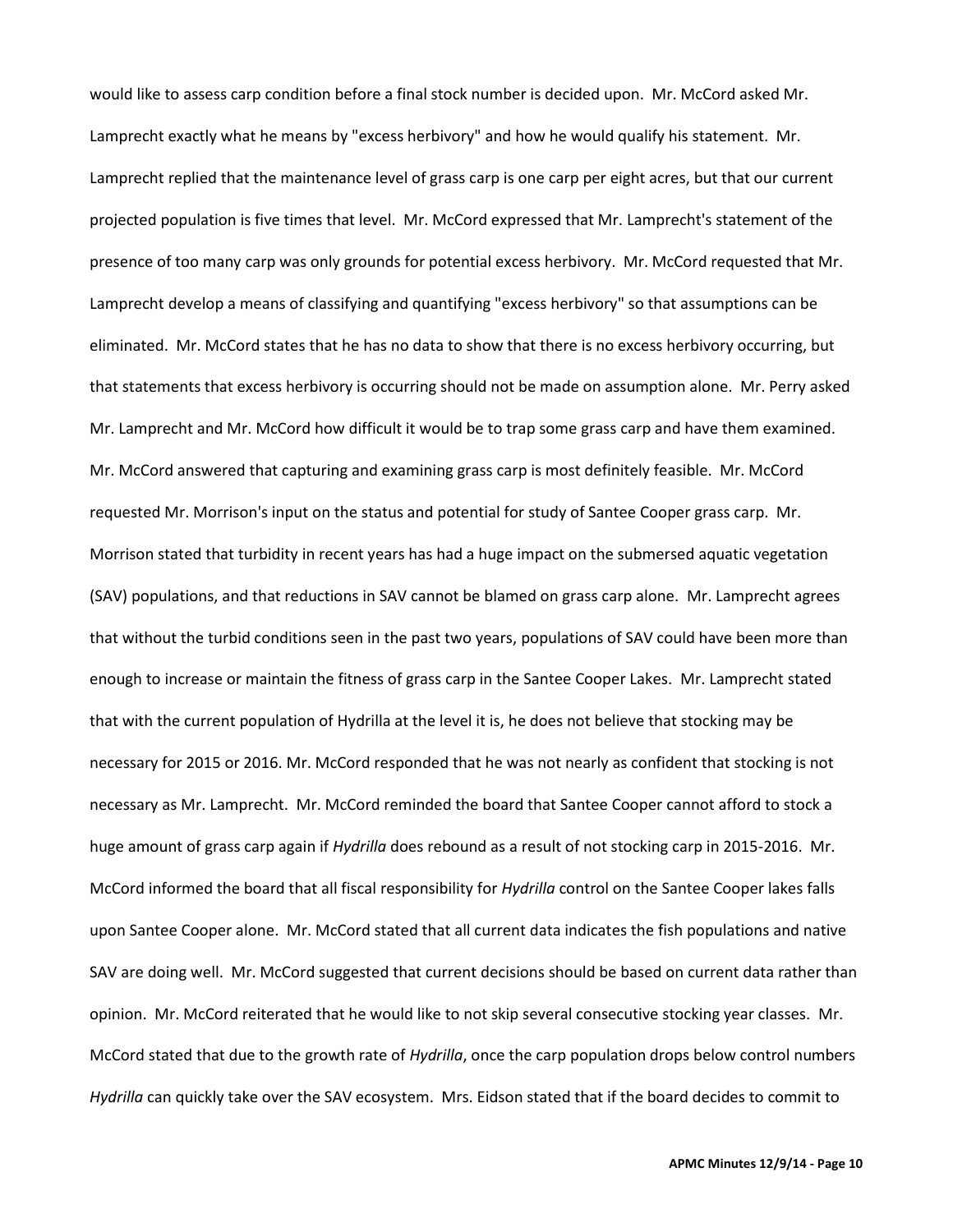stocking carp every year, there should be a plan for reduction of stocking over time. Mr. McCord clarified that he did not recommend that we stock every single year, but rather that we not miss stocking multiple consecutive year classes. Mr. McCord stressed that yearly evaluation of the *Hydrilla* population is needed in order to make informed decisions each year. Mrs. Eidson stated that she would like to clarify that Santee Coopers does not want to miss "multiple consecutive year classes." Mr. McCord agrees with Mrs. Eidson's statement. Mr. Page states that he agrees with Mr. McCord on the statement that missing multiple year classes would not be a good idea in terms of management. Mr. McCord stated that he feels it is important for the board to remember that the focus of grass carp stocking is on control of *Hydrilla*, not necessary maintenance of year classes.

Mr. McCord requested that Mr. Lamprecht not mention the opinion that CFH attributed to good bass fishing on the Santee Cooper lakes due to the fact that it may encourage the public to transplant CFH to other water bodies intentionally. Mr. Perry requested Mr. Lamprecht's overall recreation fishery assessment and his analysis of contributing factors. Mr. Lamprecht indicated that there are many variables within the fishery to consider, but overall he believes that the state wide fishery is in good shape. Mr. Perry requested that Mr. Lamprecht present information on the condition of a sample of Santee Cooper grass carp at the next meeting. Mr. Perry stated that he did not know if carp condition was the best indices for grass carp herbivory but that it could certainly be a good indication. Mr. Perry stated that he is disconnected with the waterfowl resource constituents. Mr. Perry called for anyone with information on the waterfowl resources status in terms of waterfowl hunter comments or statements from refuge managers. Mr. McCord stated that he recently spoke with the Refuge manager, who reported that the 2014-2015 waterfowl year was going well. Mr. McCord also stated that a Santee Cooper hunter spoke with him and commented that "the ducks on the lake this year are the best they have seen in decades." Mr. Lamprecht commented that the Hatchery WMA is "just a shadow of what it used to be." He concluded that there is "not enough protected water in there (Hatchery WMA) to hold vegetation like it used to." Mr. Lamprecht stated that comments he received from waterfowl hunters indicated that more quality ducks have been seen this year than in years past. Mr. McCord requested that